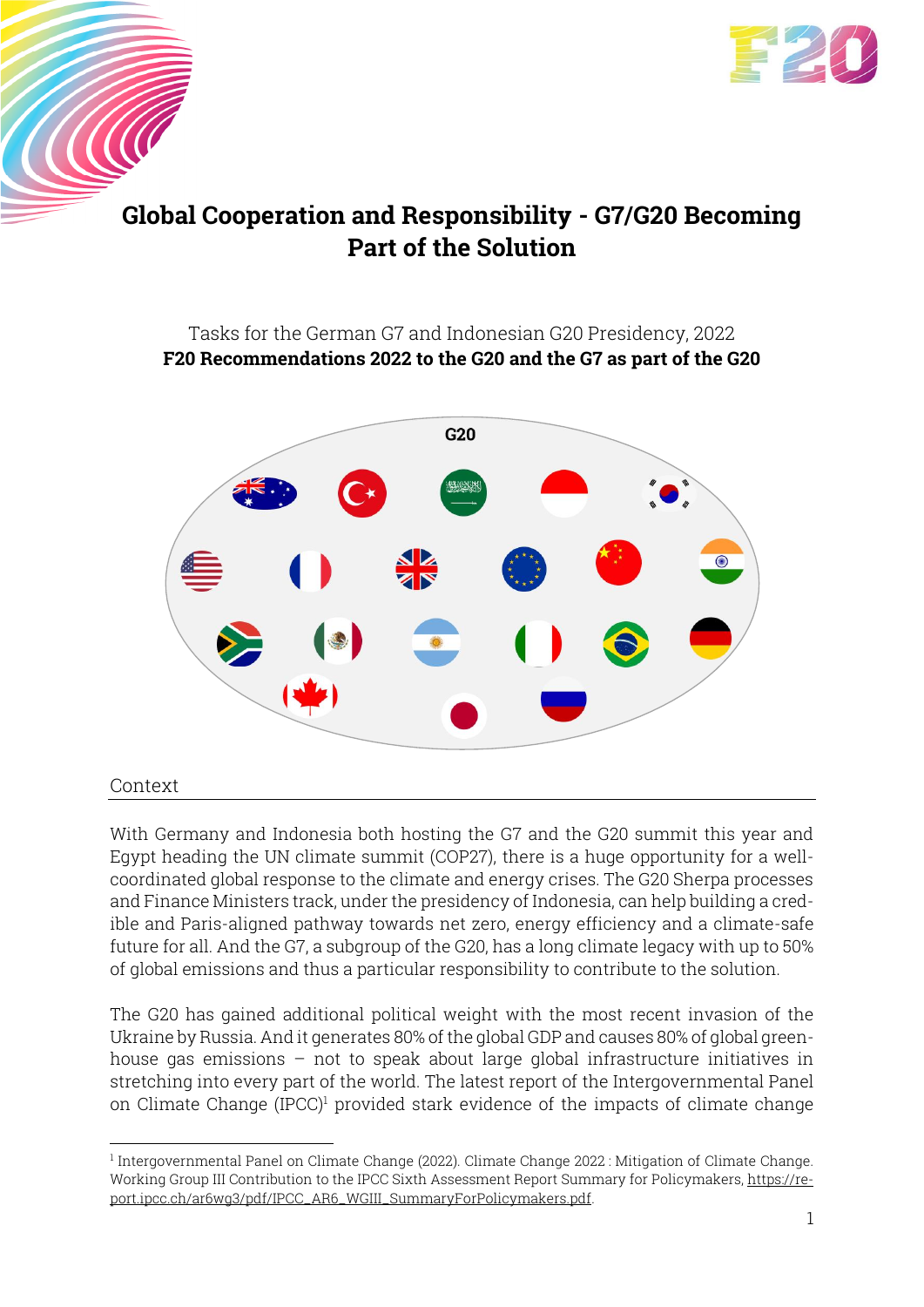

sending again an alarming signal that the international community still remains woefully behind limiting global warming to 1.5°C. Governments need to ramp up climate ambition and respond with concrete policies to effectively mitigate and adapt to the compounding overall risks resulting from human-induced global warming.

**COCO** 

The G20 also needs to take a leading role compensating and supporting vulnerable countries for their loss and damage due to their historic and current responsibility and their capacity enabling change. Last year's G20 Rome Summit from October 2021 - just before COP 26 in Glasgow in November 2021 – serves as a reference for future climate action by the G20, for what has been decided and promised by the governments. G20 countries are expected to exhibit leadership to set clear measurable goals and to agree on concrete implementation tools as proclaimed a year ago in Rome.

**Global cooperation and partnerships based on dialogue and multilateral thinking is indispensable to make positive change possible. At the Climate Summit in Glasgow, nearly 200 countries have reiterated their commitment to keep the Paris Agreement goals alive and average temperature increase below the dangerous benchmark of 1.5°C by signing up to the Glasgow Climate Pact. It is within this context that the international community needs to revisit and strengthen existing 2030 climate targets and build on what has been concluded at last year's global conferences. In light of this, the Foundations Platform F20 has compiled its list of recommendations prior to the G7 summit in Germany (Elmau, 26-28 June 2022) to address the G7, a subgroup of the highly industrialised major emitters of the G20, as well as the G20 itself.** 

Foundations play a positive role and help step up endeavours across sectors to meet the Paris Agreement goals. The following F20 recommendations set a strong commitment that foundations are part of the solution and are written based on the F20 mission statement. They are not fully exhaustive with regard to themes and subjects discussed in the context of the G7 and G20. They should be regarded as complementary to and strengthening the recommendations made by the Think Tanks (T20), Business (B20), Civil Society (C20), Urban 20 (U20), Youth (Y20), Science (S20), Labour (L20) and Women (W20).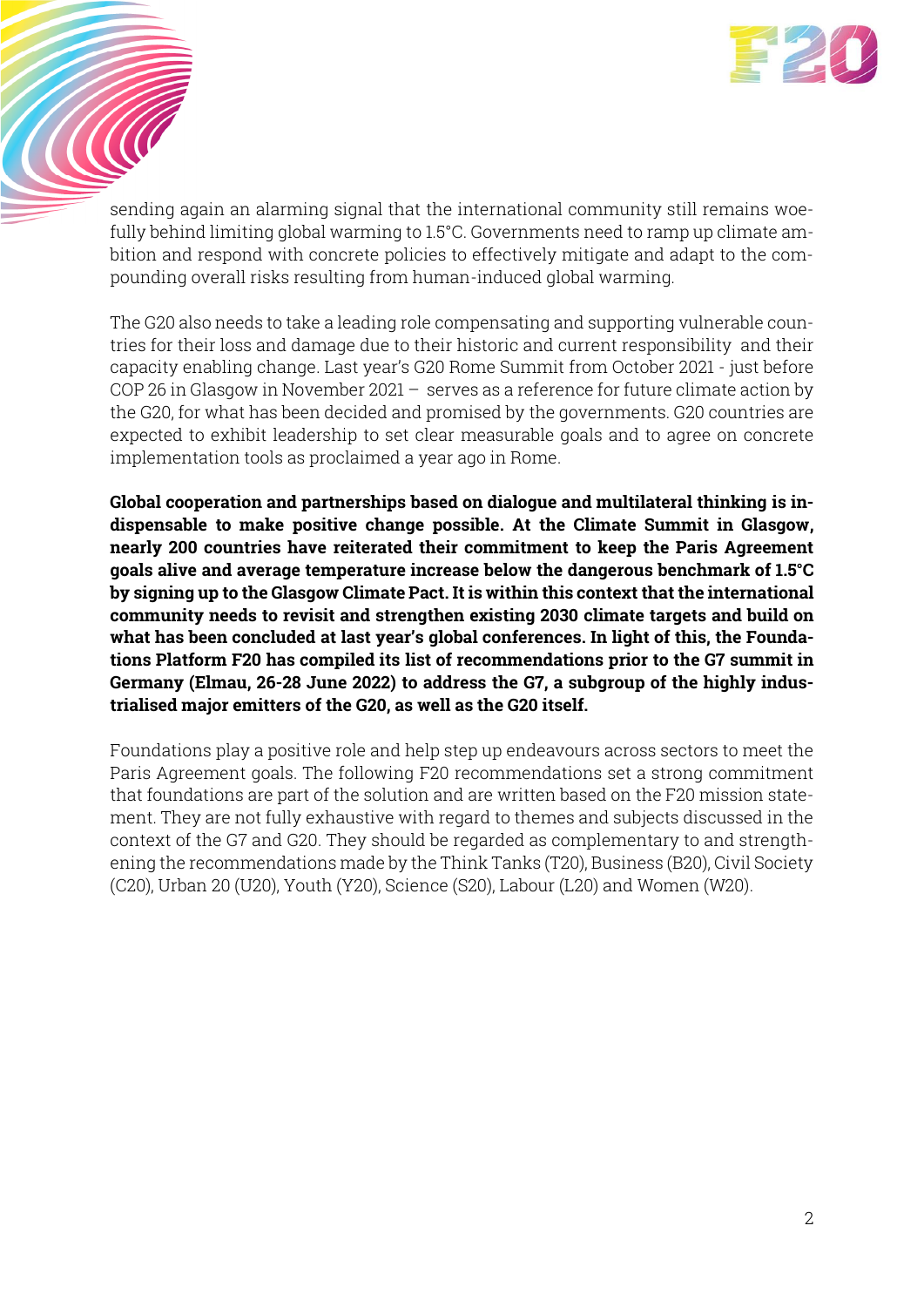

F20 Recommendations to the G20

 $\mathcal{C}(\mathcal{C})$ 



# **F20 Recommendations to the G20 in 2022**

Concrete F20 Recommendations to the G7/G20 Presidencies of Germany and Indonesia in 2022

1. **Agree upon an evidence and science-based 2030 renewable energy power generation target of 70% by 2030** by seizing the political momentum of the discussed so called "Climate Club" and other means to curb greenhouse gas emissions. Formulate, implement and enhance national efforts to accelerate the deployment of renewable energy on the national and local level. Formulating and implementing such renewables-based energy strategies in line with national circumstances will be crucial for enhancing energy security and foster energy sovereignty. Provide [IEA][OECD][IRENA] with a mandate to further analyse, how G7/G20 can reach a 2030 renewable energy target of 70% power share by 2030 and how to increase public spending for a necessary share of GDP and as an input for concrete action plans. This target is expected to be reviewed on a regular basis up to 2030 so that the G7/G20 are informed by the best available science.

With the ongoing pace of a just energy transition and the concerning trend of climate-adverse short-term solutions, increased ambition on accelerating the deployment of renewable energy must urgently exceed the voluntary scope. The alarming security situation at international scale in 2022 reveals the close link between climate and (energy) security and highlights the urgency of reaching carbon neutrality by mid-century. A renewable energy target can provide credibility to long-term decarbonisation goals.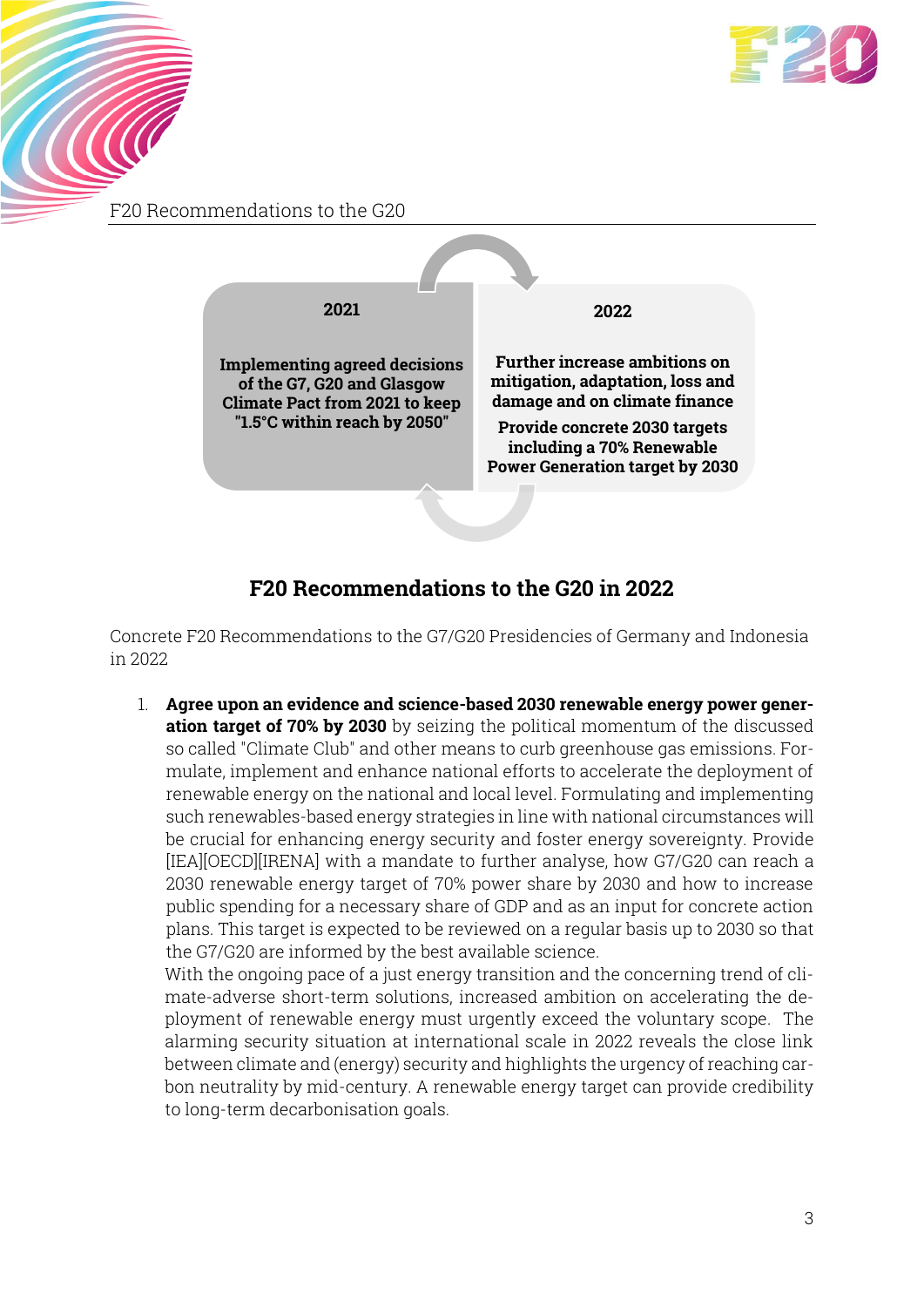

2. **Make the net zero trajectory a reality to keep the science-based emission target of 1.5°C within reach by both accelerating the phase out of fossil fuel subsidies and protecting and restoring of ecosystems as agreed at last year's G20 summit in Rome**.

**CONTROL** 

The G20's approach to global governance needs to deliberately embrace naturepositive goals and implement the promises made on biodiversity restoration by achieving a 50% reduction of degraded land by 2025 and achieving Land Degradation Neutrality by 2030. The past years have shown how quickly local challenges can develop into global ones. Therefore, the inextricably link between climate, biodiversity, food and health needs to constitute the core framing of the G20's governance. Furthermore, land use change, agriculture and forestry account for 37% to global greenhouse gas (GHG) emissions. Therefore, financial resources should be used for making our food systems more sustainable, restoring biodiversity and protecting eco systems in a climate resilient fashion.

As one of earth's most biologically and culturally rich landscapes, Indonesia's rainforest are vital for the globe's overall safety and need to be protected. Given the richness in biodiversity of the world's largest archipelago, there is a major opportunity to advance Nature-based Solutions, biodiversity protection and restoration under the 2022 Indonesian Presidency.

- 3. **Establish and support of new energy and climate partnerships in the G20 context, as well within G20 as with other countries** (so called Just Energy Transition Partnerships) and ensure the transformability of these partnerships avoiding any greenwashing of investments into new coal power plants. In light of the concerning geopolitical turmoil and unfolding energy crisis fuelled by the war in the Ukraine, the G20 must demonstrate leadership in embarking on decarbonisation pathways through financial support to make a non-fossil future a reality. Here, energy partnerships such as the *South Africa Transition Fund* as announced at COP26 in Glasgow and the German Indian "Green and Sustainable Development Partnership" can serve as vital tools to further drive the Just Energy Transition forward and lay the foundation for the upcoming G20 Presidencies of India in 2023 and Brazil in 2024.
- 4. **Agree on the principles for a Just Transition and on concrete interim targets by 2030,** including an active participation of different stakeholders such as communities, Indigenous people, workers, women, private sector, academia in designing national Just Transition Plans.

This requires a holistic approach in the spirit of 'leaving no one behind' taking into account global inequalities between countries and among countries and prioritising social welfare, right to health or interests of future generations.

5. **Decarbonise the finance sector by making decarbonisation plans of financial institutions mandatory.** Further strengthen the commitment to measures suggested by the G20 Task Force on Climate-related Financial Disclosures (TCFD)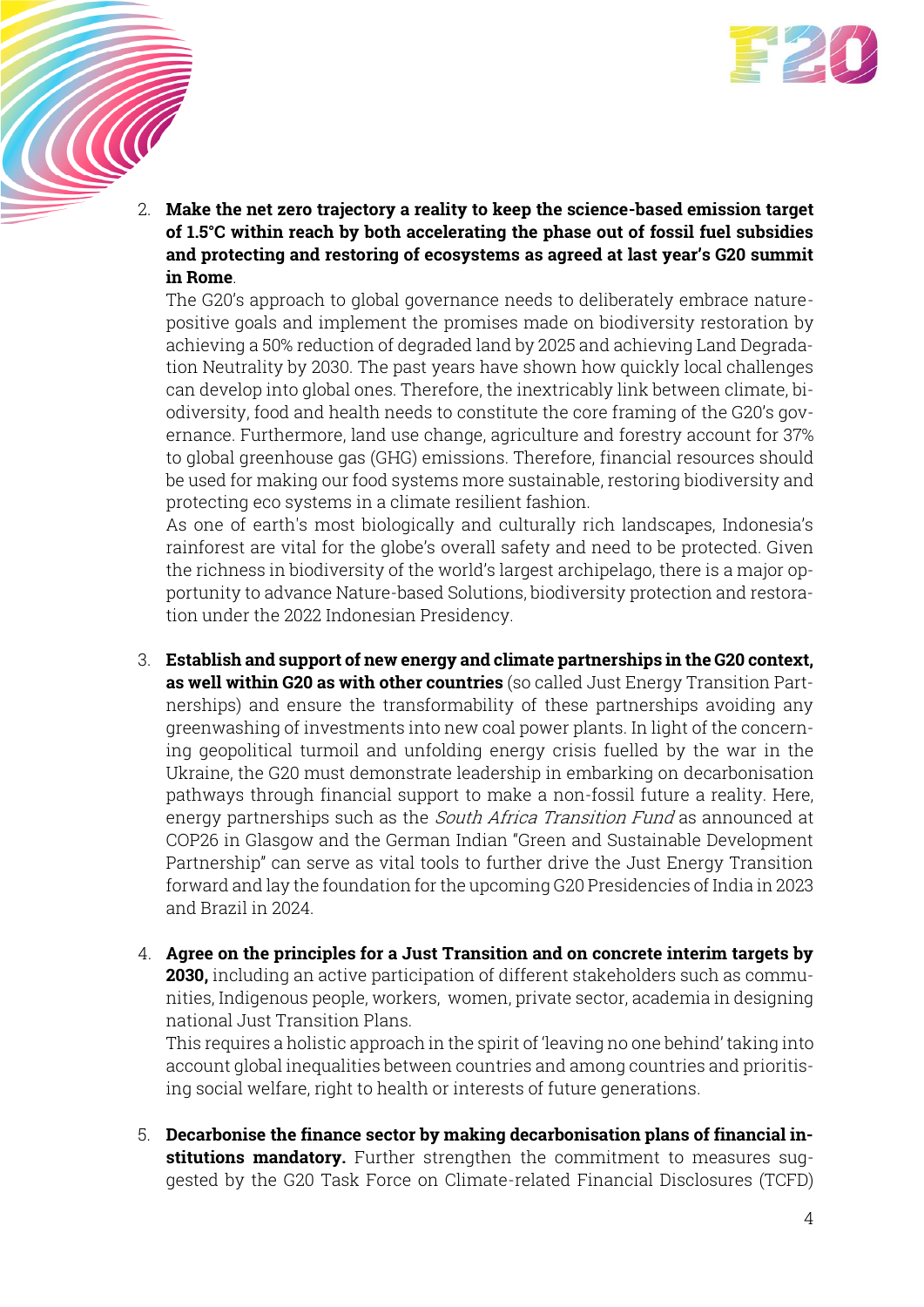

including **mandatory disclosure of climate risks** by enterprises in their reporting/balance sheets. **Climate-related impacts on and by a company** are both highly relevant for investors and the broader public therefore require disclosure (double materiality).

**CONTROL** 

- 6. **Realise the pledge of national coal phase out plans by concrete deadlines, means and concerted action.** Skyrocketing prices of fossil fuels feed the concern of falling back on false short-term solutions such as turning back to coal and extracting further gas and oil sources. **Embark on an energy efficiency strategy** that entails new fiscal tools to eliminate market distortions, incentivise energy-transition pathways whilst making sure that these measures will not increase energy poverty of vulnerable and underserved populations. Provide [IEA][OECD][IRENA] with a mandate to further analyse, how to increase public spending for energy efficiency to a necessary share of GDP and as an input for concrete action plans. The energy efficiency progress is expected to be reviewed on a regular basis up to 2030 so that the G7/G20 are informed by the best available science.
- 7. **Provide affordable long-term financing to help low-income countries to reduce risks to prospective balance of payments stability.** International Financial Institutions such as Multilateral Development Banks (MDBs) need to be further encouraged to support transition strategies and National Determined Contributions (NDCs) in line with the Paris Agreement to help achieve the UN 2030 Agenda. With adaptation progress continuing to be unevenly distributed, the same is true for loss and damage. Noting the importance of supporting the most vulnerable countries in decarbonising the finance sector and help closing the finance gap, we welcome last year's adoption of the Rome Declaration by G20 Leaders and their agreement to provide \$100 billion every year until 2025 to tackle climate change. With COP27, the specific reappraisal of loss and damage in light of increasing climate-induced weather hazards needs to be emphasised.
- 8. **Reinforce multilateral efforts to include In-debt-for-climate-swaps and bilateral as well as multilateral debt relief that would enable developing countries to reduce their external debt while investing in mitigation and adaptation.** Reallocation of Special Drawing Rights (SDRs) of the International Monetary Fund (IMF) remains an important lever and should be reallocated as donations rather than loans.
- 9. **G20 leaders are called upon to enable wider market transformation to foster clean construction and ensure that all building operate at net zero carbon by mid-century.** As the majority of the global population will be residing in cities in the coming decades and energy demand will be rising to unprecedented levels, cities will be centre to climate adaptation and mitigation. Emissions from building and construction continue to grow in urban surroundings and infrastructure. Buildings and construction belong to the largest single emitting sources generating nearly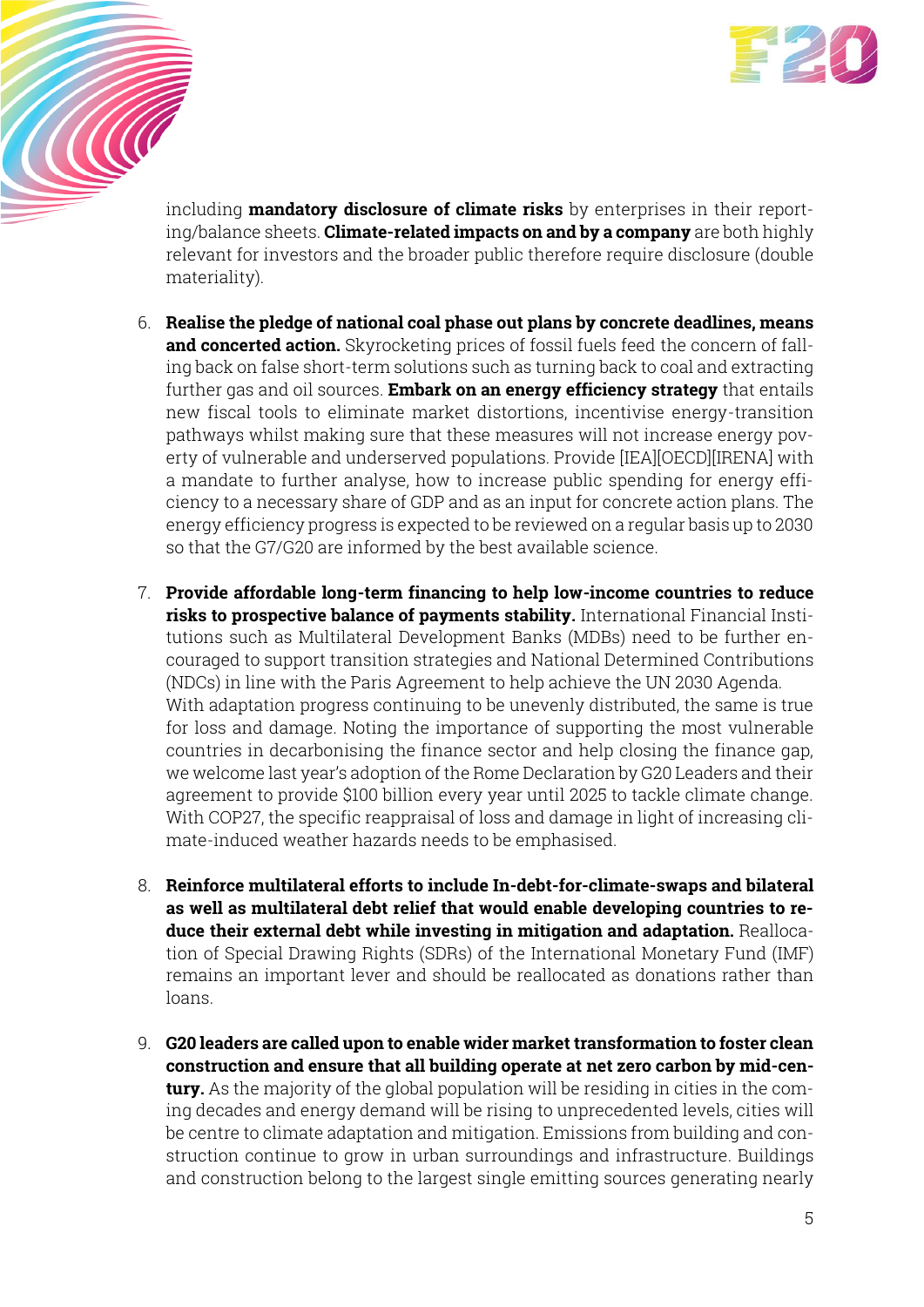

40% of annual global CO2 emissions.<sup>2</sup> This will require the entire building and construction supply chain to be decarbonised and energy demand to be reduced. Clean construction in terms of low-emission construction materials, the integration of renewable energy sources and recycling and re-using construction materials represents a huge lever to reduce environmental impacts and keep the Paris Agreement targets alive.

## **[Annex] Review of G7 and G20 Commitments made in 2021 at the summits in Carbis Bay (G7 in UK, June 2021) and Rome (G20 in Italy, November 2021)**

**Below are already agreed climate commitments of the G7/G20 as they were concluded at the summits in Carbis Bay (G7 in UK, June 2021) and Rome (G20 in Italy, November 2021) quoted from the official communiqués:** 

### **G7 commitments linked to the Climate Agenda: 3**

**CONTROL** 

- ➢ net zero no later than 2050, halving our collective emissions over the two decades to 2030, increasing and improving climate finance to 2025;
- ➢ conserve or protect at least 30 percent of land and at least 30 percent of the ocean by 2030;
- $\triangleright$  deepen current partnerships to a new deal with Africa, including by magnifying support from the International Monetary Fund for countries most in need to support our aim to reach a total global ambition of USD 100 billion;
- ➢ accelerating efforts to cut greenhouse gas emissions (GHGs) and keep the 1.5°C global warming threshold within reach;
- ➢ increasing energy efficiency, accelerating renewable and other zero emissions energy deployment, reduce wasteful consumption, leverage innovation all whilst maintaining energy security;
- ➢ phase out new direct government support for international carbon-intensive fossil fuel energy as soon as possible, with limited exceptions consistent with an ambitious climate neutrality pathway, the Paris Agreement, 1.5°C goal and best available science

<sup>2</sup> UN Environment Programme (2020). Building sector emissions hit record high, but low-carbon pandemic recovery can help transform sector – UN report, [https://www.unep.org/news-and-stories/press-re](https://www.unep.org/news-and-stories/press-release/building-sector-emissions-hit-record-high-low-carbon-pandemic)[lease/building-sector-emissions-hit-record-high-low-carbon-pandemic.](https://www.unep.org/news-and-stories/press-release/building-sector-emissions-hit-record-high-low-carbon-pandemic)

<sup>3</sup> Carbis Bay G7 Summit Communiqué (2021). Our Shared Agenda for Global Action to Build Back Better, [https://www.g7uk.org/wp-content/uploads/2021/06/Carbis-Bay-G7-Summit-Communique-PDF-430KB-25](https://www.g7uk.org/wp-content/uploads/2021/06/Carbis-Bay-G7-Summit-Communique-PDF-430KB-25-pages-1-2.pdf) [pages-1-2.pdf](https://www.g7uk.org/wp-content/uploads/2021/06/Carbis-Bay-G7-Summit-Communique-PDF-430KB-25-pages-1-2.pdf).